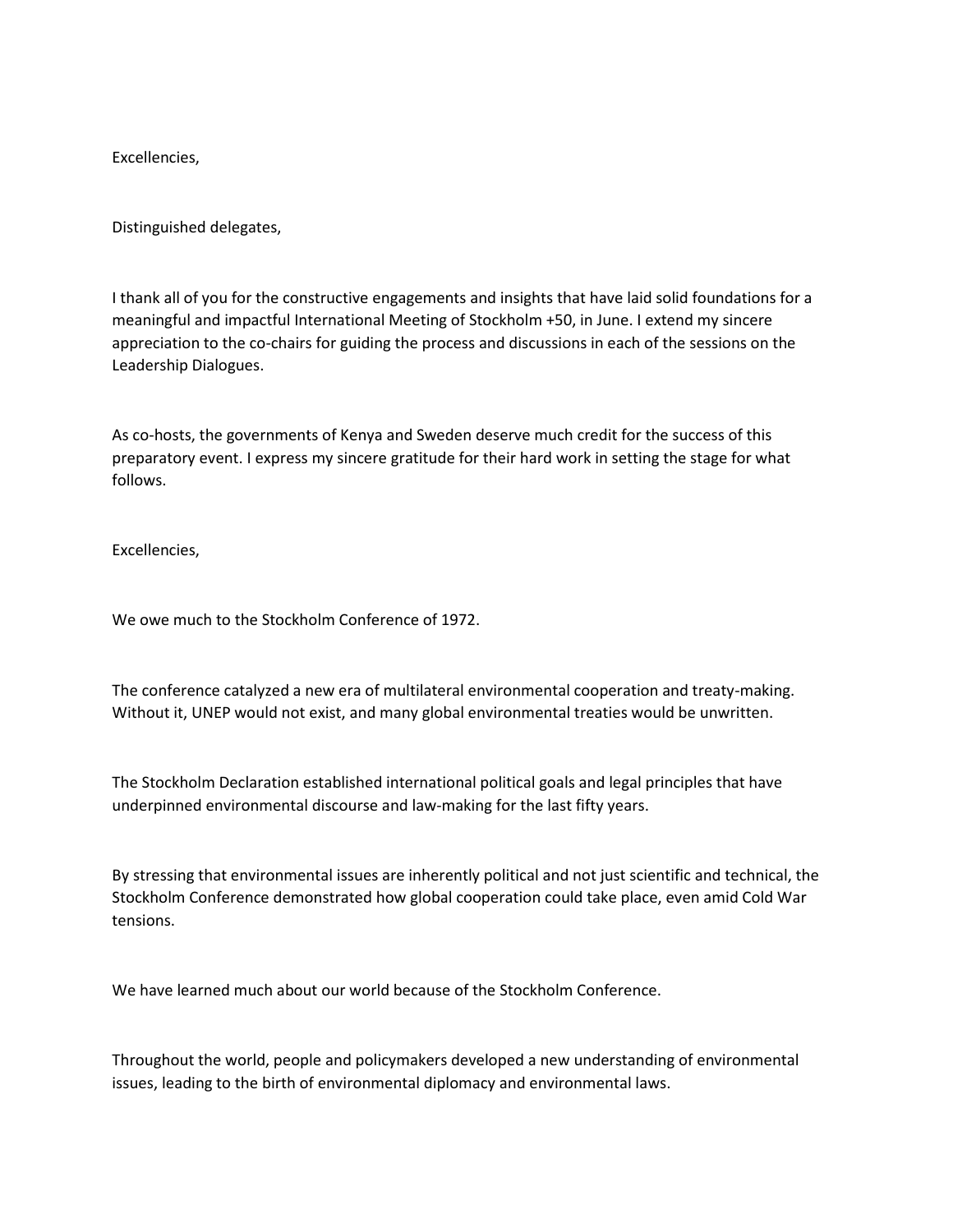The conference contributed to the democratization of environmental debate and policy-making by opening the door to non-governmental organizations that previously did not have access to in the UN system.

Excellencies,

Stockholm+50 offers us another opportunity to leave a legacy for the next fifty years.

The conference, under the theme of 'a healthy planet for the prosperity of all - our responsibility, our opportunity' presents us a critical opportunity to strengthen environmental multilateralism and build towards a sustainable and inclusive future — a vision that is shared in the UN Secretary-General's report on 'Our Common Agenda'.

And I am heartened by the overwhelming consensus from today's meeting on the need for urgent action on behalf of our planet. Your messages here have been heard loud and clear and resonate deeply with all of us who are passionate about climate action.

## These include:

First, the call for meaningful engagement with youth, young men and women, the generation that will inherit this earth. I cannot agree more! Young people need to be meaningfully engaged.

Second, the need understand development issues through a holistic approach, one which gives equal bearing to human and environmental well-being.

Third, the concerted call to act now, including the need to implement existing commitments, as agreed in multilateral contexts, including on sustainable development and climate finance.

Stockholm+50 will offer opportunities to build lasting coalitions for the environment, and will foster strong partnerships, for and with future generations. We need to listen to the voices of the future generations.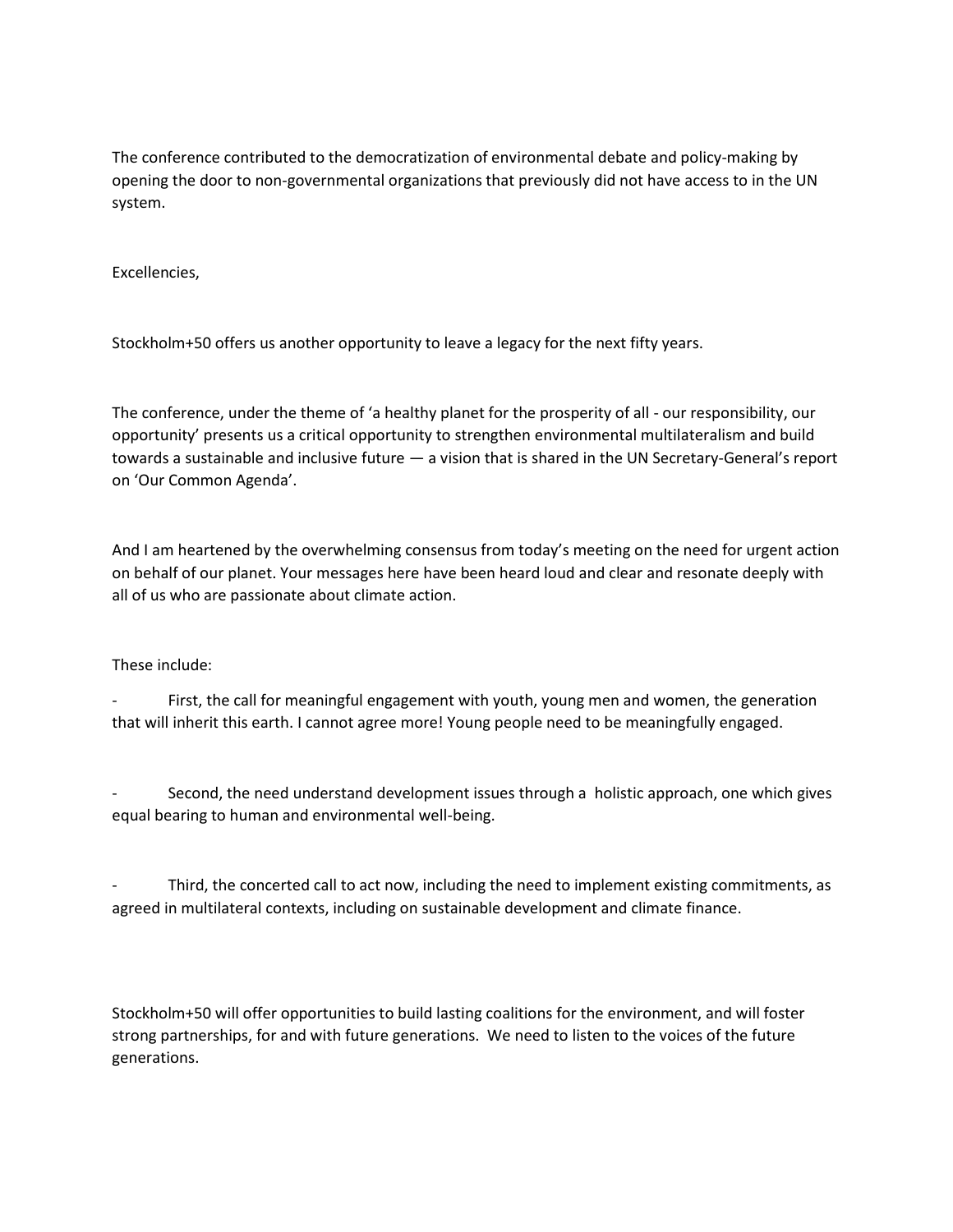Excellencies,

As it is, we are hurtling towards the edge of the cliff if we continue with business as usual.

We were not prepared for the COVID-19 crisis, and we are even less prepared for the looming consequences of on-going and worsening challenges of climate change.

However, I have not given up hope. As I have reiterated throughout my Presidency, we need hope more than ever, to remind us that practical and realistic steps to protect our planet are within reach. And the needed political will to take those steps is emerging, albeit much too slowly.

The crisis has shown that we can be more frugal in our consumption patterns, to be better aligned with environmental goals.

We must also ensure the post-COVID recovery integrates inclusiveness with climate and biodiversity concerns.

This means systematically integrating environmental and equity considerations into the economic recovery and stimulus process.

Excellencies,

In my lifetime I have seen progress. The urgency of the1.5-degree target used to be voiced by only Small Island Developing States.

But now the whole world is coming together around this goal. To realize it, we must turn commitment into action and decarbonize every aspect of our lives.

I welcome the contribution of this meeting on the contents of the Leadership Dialogues that will guide discussions at the International Meeting for urgent action at the national, regional and global level.